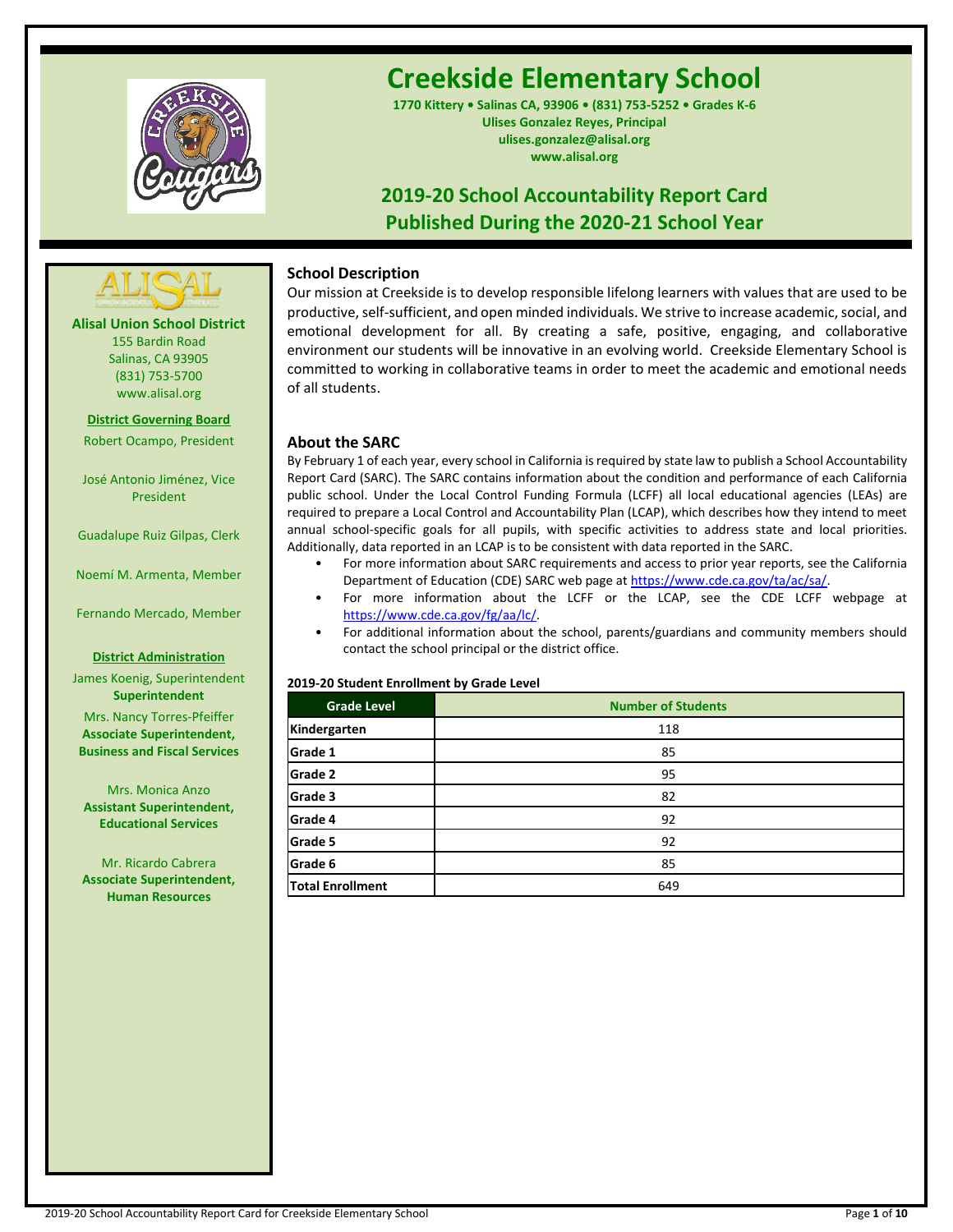# **2019-20 Student Enrollment by Group Group Percent of Total Enrollment Black or African American** 1.4 **American Indian or Alaska Native** 0.2 **Asian** 2.5 **Filipino** 3.4 **Hispanic or Latino** 85.7 **Native Hawaiian or Pacific Islander** 0.3 **White** 3.5 **Two or More Races** 1.8 **Socioeconomically Disadvantaged** 61.8 **English Learners** 37 **Students with Disabilities** 9.7 **Foster Youth** 0.5 **Homeless** 5.7

# **A. Conditions of Learning**

# **State Priority: Basic**

The SARC provides the following information relevant to the State priority: Basic (Priority 1):

- Degree to which teachers are appropriately assigned and fully credentialed in the subject area and for the pupils they are teaching;
- Pupils have access to standards-aligned instructional materials; and
- School facilities are maintained in good repair

| <b>Teacher Credentials for Creekside Elementary School</b> |    | 19-20 | $20 - 21$ |
|------------------------------------------------------------|----|-------|-----------|
| <b>With Full Credential</b>                                | 22 | 28    | 28        |
| Without Full Credential                                    |    |       |           |
| Teaching Outside Subject Area of Competence                |    |       |           |

| Teacher Credentials for Alisal Union School District |  | 19-20 | $20 - 21$ |
|------------------------------------------------------|--|-------|-----------|
| With Full Credential                                 |  |       | 29        |
| Without Full Credential                              |  |       |           |
| Teaching Outside Subject Area of Competence          |  |       |           |

# **Teacher Misassignments and Vacant Teacher Positions at Creekside Elementary School**

| Indicator                           | $18-19$ | $19 - 20$ | $20 - 21$ |
|-------------------------------------|---------|-----------|-----------|
| <b>Teachers of English Learners</b> |         |           |           |
| Total Teacher Misassignments*       |         |           |           |
| <b>Vacant Teacher Positions</b>     |         |           |           |

Note: "Misassignments" refers to the number of positions filled by teachers who lack legal authorization to teach that grade level, subject area, student group, etc. \*Total Teacher Misassignments includes the number of Misassignments of Teachers of English Learners.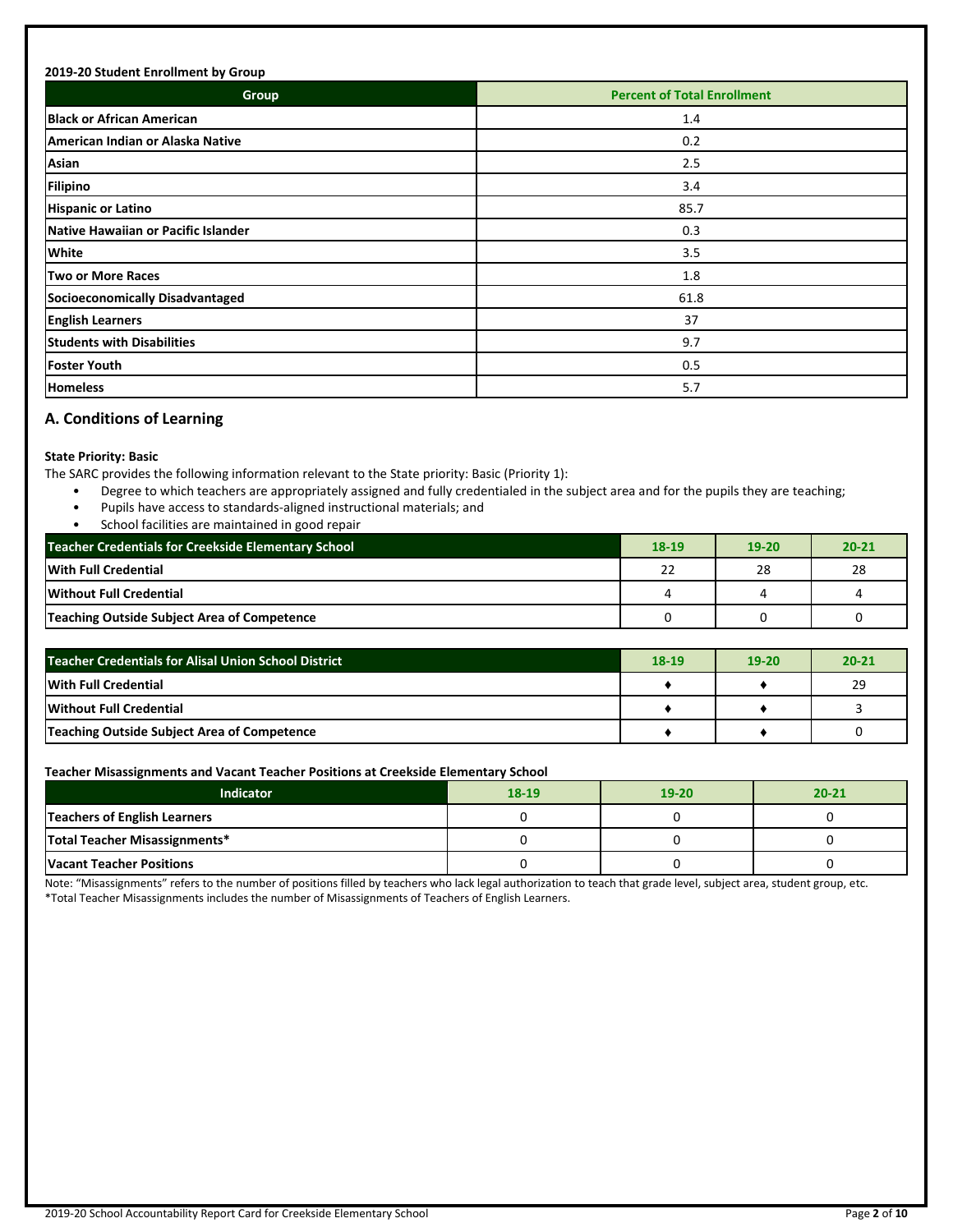# **Quality, Currency, Availability of Textbooks and Instructional Materials (School Year 2020-21)**

In order to meet requirements for common core state standards (CCSS), materials were updated as part of the 2018 adoption.

K-6 Wonders is used to teach all Language Arts standards. In K-6, teachers use Eureka Math.

# **Textbooks and Instructional Materials**

**Year and month in which data were collected: 2019**

| <b>Core Curriculum Area</b>         | <b>Textbooks and Instructional Materials/Year of Adoption</b>                                            |
|-------------------------------------|----------------------------------------------------------------------------------------------------------|
| <b>Reading/Language Arts</b>        | McMillan / McGraw-Hill, Wonders- K-3, Adopted 2017<br>McMillan / McGraw-Hill, Wonders- 4-6, Adopted 2018 |
|                                     | The textbooks listed are from most recent adoption:<br>Yes                                               |
|                                     | Percent of students lacking their own assigned textbook: 0                                               |
| <b>Mathematics</b>                  | Eureka Math, Adopted 2018                                                                                |
|                                     | The textbooks listed are from most recent adoption:<br>Yes                                               |
|                                     | Percent of students lacking their own assigned textbook:<br>0                                            |
| Science                             | Delta Foss- (Kinder-5th grades) - Adopted 2007<br>McGraw-Hill- (6th grade) - Adopted 2006                |
|                                     | The textbooks listed are from most recent adoption:<br>Yes                                               |
|                                     | Percent of students lacking their own assigned textbook: 0                                               |
| <b>History-Social Science</b>       | McGraw Hill, Imapact / Impacto, 4th-6th Grades - Adopted May 2019<br>McGraw-Hill, Vistas - Adopted 2006  |
|                                     | The textbooks listed are from most recent adoption:<br>Yes                                               |
|                                     | Percent of students lacking their own assigned textbook: 0                                               |
| Foreign Language                    | Not applicable                                                                                           |
|                                     | The textbooks listed are from most recent adoption:<br>No                                                |
|                                     | Percent of students lacking their own assigned textbook:<br>0                                            |
| <b>Health</b>                       | Not applicable                                                                                           |
|                                     | The textbooks listed are from most recent adoption:<br>No                                                |
|                                     | Percent of students lacking their own assigned textbook: 0                                               |
| <b>Visual and Performing Arts</b>   | Not applicable                                                                                           |
|                                     | The textbooks listed are from most recent adoption:<br>No                                                |
|                                     | Percent of students lacking their own assigned textbook: 0                                               |
| <b>Science Laboratory Equipment</b> | Not applicable                                                                                           |
|                                     | The textbooks listed are from most recent adoption:<br>No                                                |
|                                     | Percent of students lacking their own assigned textbook: 0                                               |

Note: Cells with N/A values do not require data.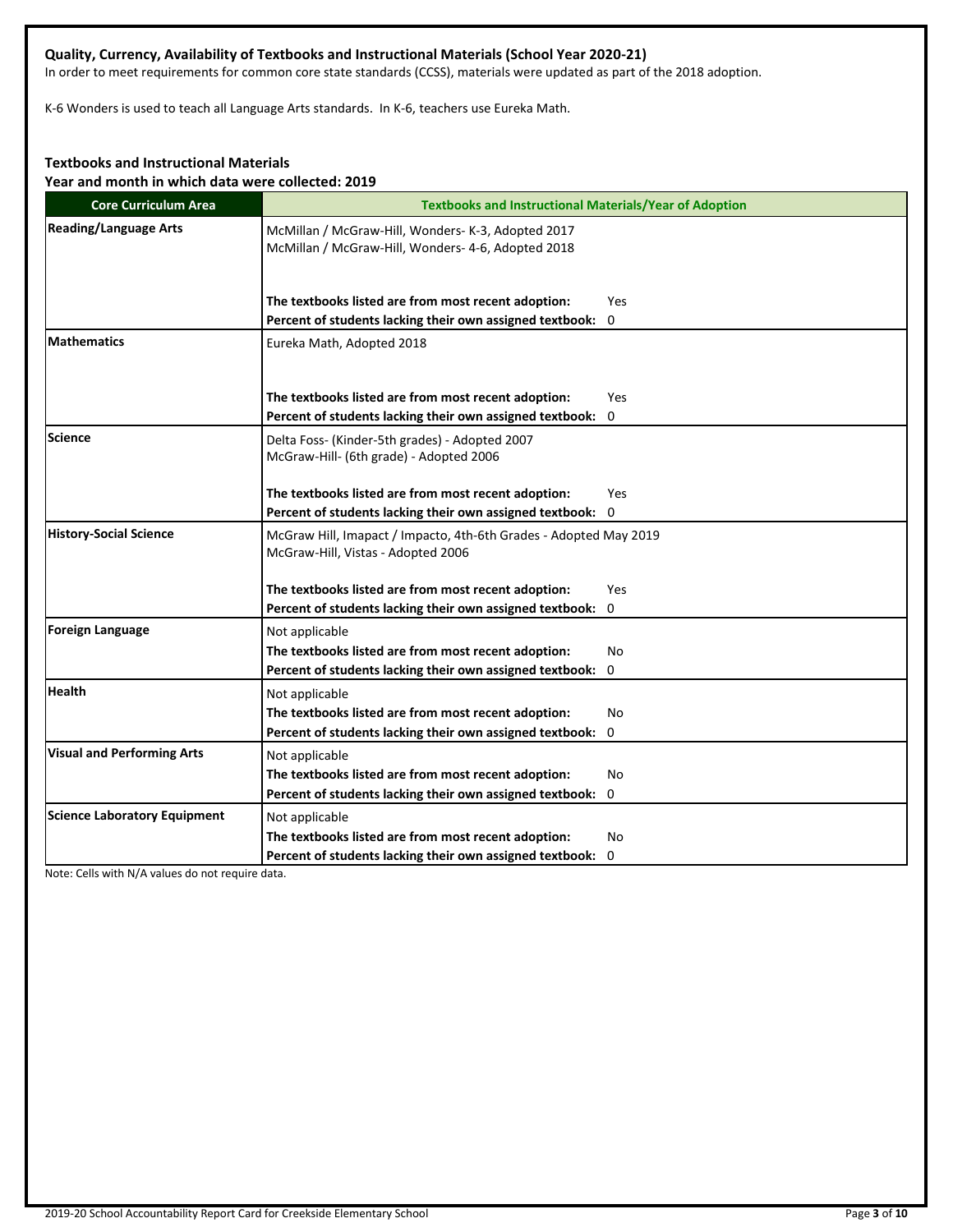# **School Facility Conditions and Planned Improvements (Most Recent Year)**

Creekside School opened in September 1998 and is a modern educational facility. The school site is located adjacent to a city park. There are 33 modern classrooms, a large multipurpose room and cafeteria, an office building incorporating a staff lounge, nurse's office, and handicapped-accessible bathroom facilities. The library is in a separate building and combined with the computer lab. We have one day custodian and two night custodians who keep our facilities clean and well maintained. The campus also became completely secured by locking gates (closed campus).

#### **School Facility Good Repair Status (Most Recent Year)**

Using the **most recently collected** FIT data (or equivalent), provide the following:

- Determination of repair status for systems listed
- Description of any needed maintenance to ensure good repair
- The year and month in which the data were collected
- The rate for each system inspected
- The overall rating

#### **Year and month in which data were collected: August, 2020**

| <b>System Inspected</b>                                                   | <b>Repair Status</b> | <b>Repair Needed and</b><br><b>Action Taken or Planned</b> |
|---------------------------------------------------------------------------|----------------------|------------------------------------------------------------|
| Systems:<br>Gas Leaks, Mechanical/HVAC, Sewer                             | Good                 |                                                            |
| Interior:<br><b>Interior Surfaces</b>                                     | Good                 |                                                            |
| <b>Cleanliness:</b><br>Overall Cleanliness, Pest/ Vermin Infestation      | Good                 |                                                            |
| <b>Electrical:</b><br>Electrical                                          | Good                 |                                                            |
| <b>Restrooms/Fountains:</b><br>Restrooms, Sinks/ Fountains                | Good                 |                                                            |
| Safety:<br>Fire Safety, Hazardous Materials                               | Good                 |                                                            |
| Structural:<br>Structural Damage, Roofs                                   | Good                 |                                                            |
| <b>External:</b><br>Playground/School Grounds, Windows/Doors/Gates/Fences | Good                 |                                                            |
| <b>Overall Rating</b>                                                     | <b>Exemplary</b>     |                                                            |
|                                                                           | Good                 |                                                            |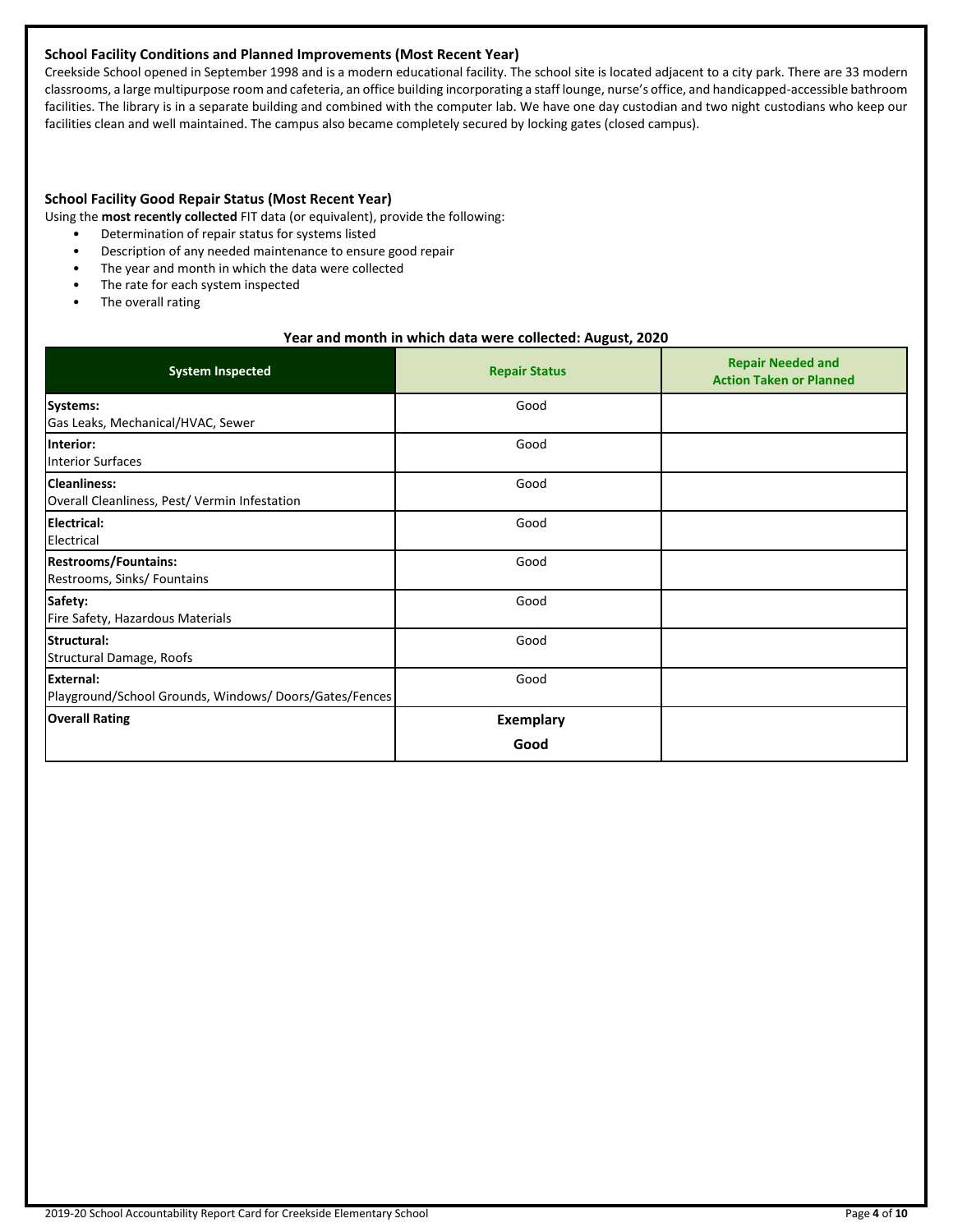# **B. Pupil Outcomes**

# **State Priority: Pupil Achievement**

The SARC provides the following information relevant to the State priority: Pupil Achievement (Priority 4):

- **Statewide assessments** (i.e., California Assessment of Student Performance and Progress [CAASPP] System, which includes the Smarter Balanced Summative Assessments for students in the general education population and the California Alternate Assessments [CAAs] for English language arts/literacy [ELA] and mathematics given in grades three through eight and grade eleven. Only eligible students may participate in the administration of the CAAs. CAAs items are aligned with alternate achievement standards, which are linked with the Common Core State Standards [CCSS] for students with the most significant cognitive disabilities); and
- The percentage of students who have successfully completed courses that satisfy the requirements for entrance to the University of California and the California State University, or career technical education sequences or programs of study.

# **CAASPP Test Results in ELA and Mathematics for All Students Grades Three through Eight and Grade Eleven**

**Percentage of Students Meeting or Exceeding the State Standard**

| <b>Subject</b> | <b>School</b><br>18-19 | <b>School</b><br>19-20 | <b>District</b><br>18-19 | <b>District</b><br>19-20 | <b>State</b><br>18-19 | <b>State</b><br>19-20 |
|----------------|------------------------|------------------------|--------------------------|--------------------------|-----------------------|-----------------------|
| ELA            | 38                     | N/A                    | 36                       | N/A                      | 50                    | N/A                   |
| <b>Math</b>    | 26                     | N/A                    | 28                       | N/A                      | 39                    | N/A                   |

Note: Cells with N/A values do not require data.

Note: The 2019-2020 data are not available. Due to the COVID-19 pandemic, Executive Order N-30-20 was issued which waived the requirement for statewide testing for the 2019-2020 school year.

Note: Percentages are not calculated when the number of students tested is ten or less, either because the number of students in this category is too small for statistical accuracy or to protect student privacy.

Note: ELA and mathematics test results include the Smarter Balanced Summative Assessment and the CAA. The "Percent Met or Exceeded" is calculated by taking the total number of students who met or exceeded the standard on the Smarter Balanced Summative Assessment plus the total number of students who met the standard (i.e., achieved Level 3-Alternate) on the CAAs divided by the total number of students who participated in both assessments.

# **CAASPP Test Results in Science for All Students Grades Five, Eight, and High School**

# **Percentage of Students Meeting or Exceeding the State Standard**

| <b>Subject</b> | <b>School</b> | <b>School</b> | <b>District</b> | <b>District</b> | <b>State</b> | <b>State</b> |
|----------------|---------------|---------------|-----------------|-----------------|--------------|--------------|
|                | 18-19         | 19-20         | 18-19           | 19-20           | 18-19        | $19 - 20$    |
| Science        | 19            | N/A           | 13              | N/A             | 30           | N/A          |

Note: Cells with N/A values do not require data.

Note: The 2019-2020 data are not available. Due to the COVID-19 pandemic, Executive Order N-30-20 was issued which waived the requirement for statewide testing for the 2019-2020 school year.

Note: The new California Science Test (CAST) was first administered operationally in the 2018-2019 school year.

# **State Priority: Other Pupil Outcomes**

The SARC provides the following information relevant to the State priority: Other Pupil Outcomes (Priority 8):

Pupil outcomes in the subject areas of physical education.

# **2019-20 Percent of Students Meeting Fitness Standards**

| Grade<br>Level | 4 of 6                                          | $5$ of $6$ | 6 of 6 |
|----------------|-------------------------------------------------|------------|--------|
|                | N/A                                             | N/A        | N/A    |
|                | N/A                                             | N/A        | N/A    |
| q              | N/A                                             | N/A        | N/A    |
|                | Nota: Colle with N/A volves do not require data |            |        |

Note: Cells with N/A values do not require data.

Note: The 2019–2020 data are not available. Due to the COVID-19 pandemic, Executive Order N-56-20 was issued which waived the requirement to administer the physical fitness performance test for the 2019–2020 school year.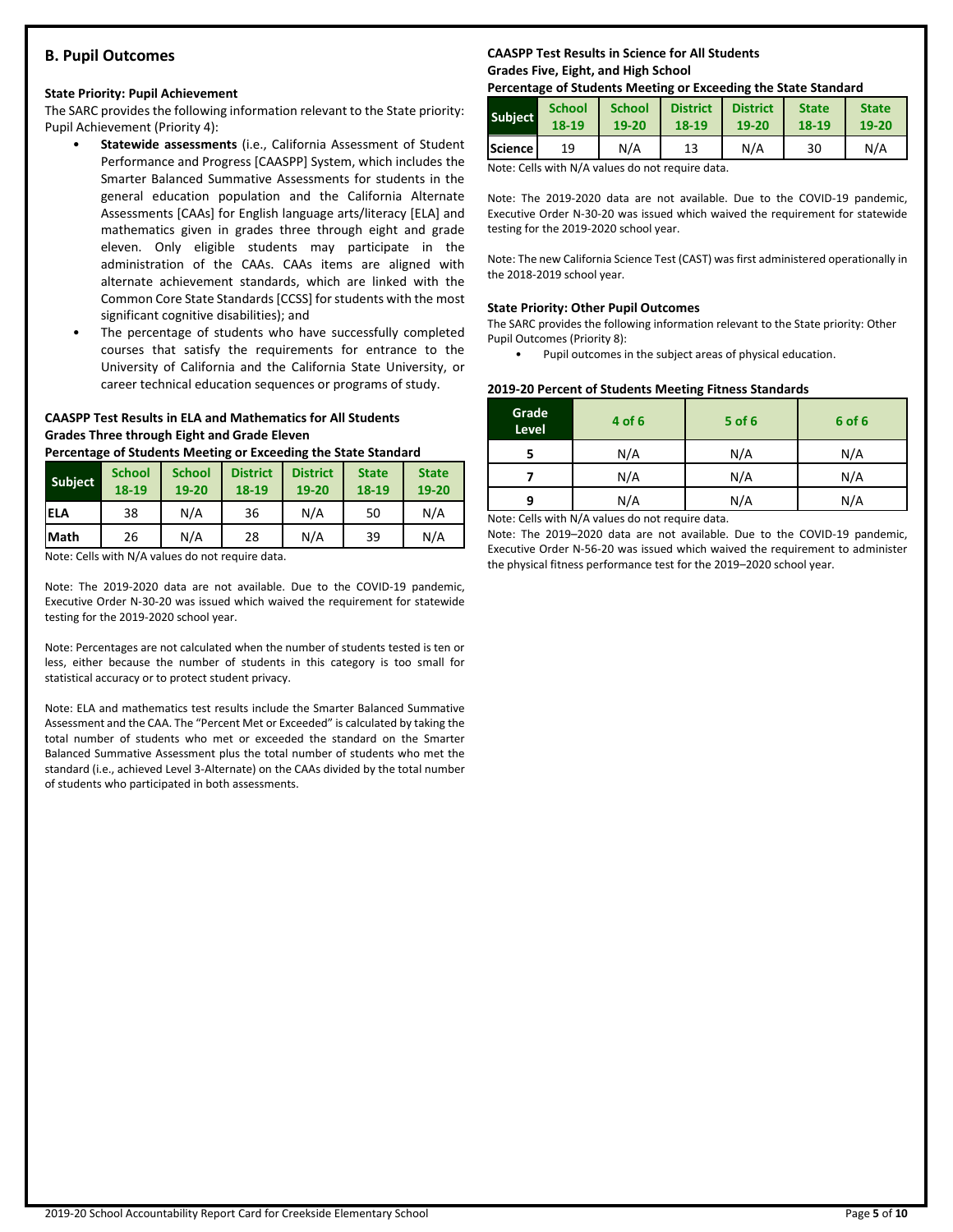| <b>Student Group</b>                                 | <b>Total</b><br><b>Enrollment</b> | <b>Number</b><br><b>Tested</b> | <b>Percent</b><br><b>Tested</b> | <b>Percent</b><br><b>Not Tested</b> | <b>Percent</b><br><b>Met or Exceeded</b> |
|------------------------------------------------------|-----------------------------------|--------------------------------|---------------------------------|-------------------------------------|------------------------------------------|
| <b>All Students</b>                                  | N/A                               | N/A                            | N/A                             | N/A                                 | N/A                                      |
| <b>Male</b>                                          | N/A                               | N/A                            | N/A                             | N/A                                 | N/A                                      |
| Female                                               | N/A                               | N/A                            | N/A                             | N/A                                 | N/A                                      |
| <b>Black or African American</b>                     | N/A                               | N/A                            | N/A                             | N/A                                 | N/A                                      |
| American Indian or Alaska Native                     | N/A                               | N/A                            | N/A                             | N/A                                 | N/A                                      |
| Asian                                                | N/A                               | N/A                            | N/A                             | N/A                                 | N/A                                      |
| <b>Filipino</b>                                      | N/A                               | N/A                            | N/A                             | N/A                                 | N/A                                      |
| <b>Hispanic or Latino</b>                            | N/A                               | N/A                            | N/A                             | N/A                                 | N/A                                      |
| Native Hawaiian or Pacific Islander                  | N/A                               | N/A                            | N/A                             | N/A                                 | N/A                                      |
| White                                                | N/A                               | N/A                            | N/A                             | N/A                                 | N/A                                      |
| <b>Two or More Races</b>                             | N/A                               | N/A                            | N/A                             | N/A                                 | N/A                                      |
| <b>Socioeconomically Disadvantaged</b>               | N/A                               | N/A                            | N/A                             | N/A                                 | N/A                                      |
| <b>English Learners</b>                              | N/A                               | N/A                            | N/A                             | N/A                                 | N/A                                      |
| <b>Students with Disabilities</b>                    | N/A                               | N/A                            | N/A                             | N/A                                 | N/A                                      |
| <b>Students Receiving Migrant Education Services</b> | N/A                               | N/A                            | N/A                             | N/A                                 | N/A                                      |
| <b>Foster Youth</b>                                  | N/A                               | N/A                            | N/A                             | N/A                                 | N/A                                      |
| <b>Homeless</b>                                      | N/A                               | N/A                            | N/A                             | N/A                                 | N/A                                      |

Note: Cells with N/A values do not require data.

Note: The 2019-2020 data are not available. Due to the COVID-19 pandemic, Executive Order N-30-20 was issued which waived the requirement for statewide testing for the 2019-2020 school year.

# **CAASPP Test Results in ELA by Student Group**

**Grades Three through Eight and Grade Eleven (School Year 2019-2020)**

| <b>Student Group</b>                                 | .,<br><b>Total</b><br><b>Enrollment</b> | <b>Number</b><br><b>Tested</b> | <b>Percent</b><br><b>Tested</b> | <b>Percent</b><br><b>Not Tested</b> | <b>Percent</b><br><b>Met or Exceeded</b> |
|------------------------------------------------------|-----------------------------------------|--------------------------------|---------------------------------|-------------------------------------|------------------------------------------|
| <b>All Students</b>                                  | N/A                                     | N/A                            | N/A                             | N/A                                 | N/A                                      |
| Male                                                 | N/A                                     | N/A                            | N/A                             | N/A                                 | N/A                                      |
| Female                                               | N/A                                     | N/A                            | N/A                             | N/A                                 | N/A                                      |
| <b>Black or African American</b>                     | N/A                                     | N/A                            | N/A                             | N/A                                 | N/A                                      |
| American Indian or Alaska Native                     | N/A                                     | N/A                            | N/A                             | N/A                                 | N/A                                      |
| Asian                                                | N/A                                     | N/A                            | N/A                             | N/A                                 | N/A                                      |
| <b>Filipino</b>                                      | N/A                                     | N/A                            | N/A                             | N/A                                 | N/A                                      |
| <b>Hispanic or Latino</b>                            | N/A                                     | N/A                            | N/A                             | N/A                                 | N/A                                      |
| Native Hawaiian or Pacific Islander                  | N/A                                     | N/A                            | N/A                             | N/A                                 | N/A                                      |
| White                                                | N/A                                     | N/A                            | N/A                             | N/A                                 | N/A                                      |
| <b>Two or More Races</b>                             | N/A                                     | N/A                            | N/A                             | N/A                                 | N/A                                      |
| <b>Socioeconomically Disadvantaged</b>               | N/A                                     | N/A                            | N/A                             | N/A                                 | N/A                                      |
| <b>English Learners</b>                              | N/A                                     | N/A                            | N/A                             | N/A                                 | N/A                                      |
| <b>Students with Disabilities</b>                    | N/A                                     | N/A                            | N/A                             | N/A                                 | N/A                                      |
| <b>Students Receiving Migrant Education Services</b> | N/A                                     | N/A                            | N/A                             | N/A                                 | N/A                                      |
| <b>Foster Youth</b>                                  | N/A                                     | N/A                            | N/A                             | N/A                                 | N/A                                      |
| <b>Homeless</b>                                      | N/A                                     | N/A                            | N/A                             | N/A                                 | N/A                                      |

Note: Cells with N/A values do not require data.

Note: The 2019-2020 data are not available. Due to the COVID-19 pandemic, Executive Order N-30-20 was issued which waived the requirement for statewide testing for the 2019-2020 school year.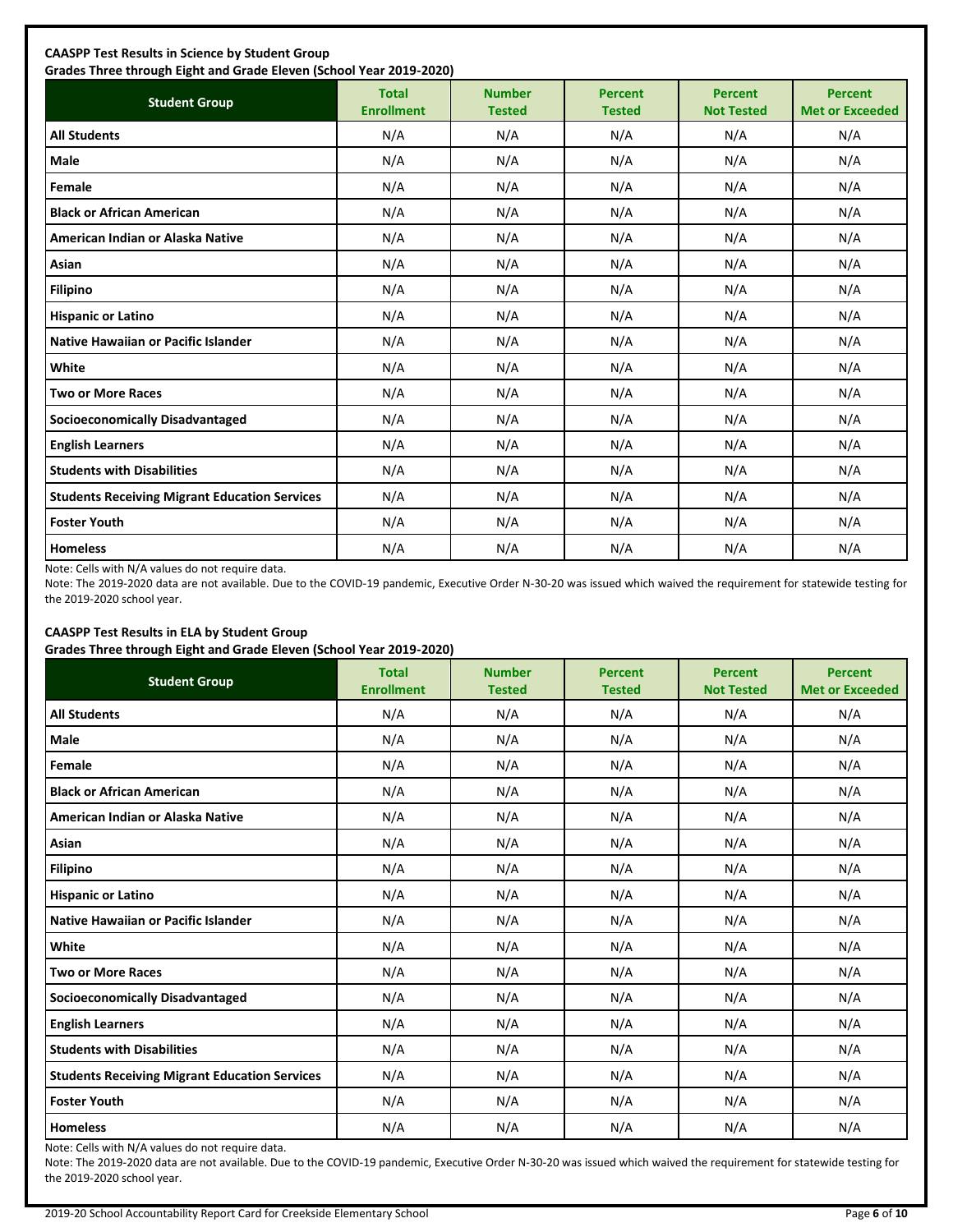#### **CAASPP Test Results in Mathematics by Student Group Grades Three through Eight and Grade Eleven (School Year 2019-2020)**

| andes mice unbagn agut ana anade actem penoor rear 2015 2020;<br><b>Student Group</b> | <b>Total</b><br><b>Enrollment</b> | <b>Number</b><br><b>Tested</b> | <b>Percent</b><br><b>Tested</b> | <b>Percent</b><br><b>Not Tested</b> | <b>Percent</b><br><b>Met or Exceeded</b> |
|---------------------------------------------------------------------------------------|-----------------------------------|--------------------------------|---------------------------------|-------------------------------------|------------------------------------------|
| <b>All Students</b>                                                                   | N/A                               | N/A                            | N/A                             | N/A                                 | N/A                                      |
| <b>Male</b>                                                                           | N/A                               | N/A                            | N/A                             | N/A                                 | N/A                                      |
| Female                                                                                | N/A                               | N/A                            | N/A                             | N/A                                 | N/A                                      |
| <b>Black or African American</b>                                                      | N/A                               | N/A                            | N/A                             | N/A                                 | N/A                                      |
| American Indian or Alaska Native                                                      | N/A                               | N/A                            | N/A                             | N/A                                 | N/A                                      |
| Asian                                                                                 | N/A                               | N/A                            | N/A                             | N/A                                 | N/A                                      |
| <b>Filipino</b>                                                                       | N/A                               | N/A                            | N/A                             | N/A                                 | N/A                                      |
| <b>Hispanic or Latino</b>                                                             | N/A                               | N/A                            | N/A                             | N/A                                 | N/A                                      |
| <b>Native Hawaiian or Pacific Islander</b>                                            | N/A                               | N/A                            | N/A                             | N/A                                 | N/A                                      |
| White                                                                                 | N/A                               | N/A                            | N/A                             | N/A                                 | N/A                                      |
| <b>Two or More Races</b>                                                              | N/A                               | N/A                            | N/A                             | N/A                                 | N/A                                      |
| <b>Socioeconomically Disadvantaged</b>                                                | N/A                               | N/A                            | N/A                             | N/A                                 | N/A                                      |
| <b>English Learners</b>                                                               | N/A                               | N/A                            | N/A                             | N/A                                 | N/A                                      |
| <b>Students with Disabilities</b>                                                     | N/A                               | N/A                            | N/A                             | N/A                                 | N/A                                      |
| <b>Students Receiving Migrant Education Services</b>                                  | N/A                               | N/A                            | N/A                             | N/A                                 | N/A                                      |
| <b>Foster Youth</b>                                                                   | N/A                               | N/A                            | N/A                             | N/A                                 | N/A                                      |
| <b>Homeless</b>                                                                       | N/A                               | N/A                            | N/A                             | N/A                                 | N/A                                      |

Note: Cells with N/A values do not require data.

Note: The 2019-2020 data are not available. Due to the COVID-19 pandemic, Executive Order N-30-20 was issued which waived the requirement for statewide testing for the 2019-2020 school year.

# **C. Engagement**

#### **State Priority: Parental Involvement**

- The SARC provides the following information relevant to the State priority: Parental Involvement (Priority 3):
	- Efforts the school district makes to seek parent input in making decisions for the school district and each school site

#### **Opportunities for Parental Involvement (School Year 2020-21)**

In the 2019-2020 school year our parent involvement included multiple LCAP meetings to inform parents of the new LCFF funding allotments. Despite the unprecedented COVID-19 crisis, throughout the school year and after the March 13th shelter at home order, our school continued to hold monthly Parent "Coffee Klatches" that provide parents the opportunity to have informal virtual coffee meetings with the Principal as a way to provide feedback. The Creekside Parent Teacher Club (PTO) involves parents and staff in raising funds to support student academic achievement. The PTO supports many valued additions to the Creekside curriculum, including educational field trips, supplemental reading materials, Literacy Month activities. Creekside parents participate in school governance through the School Site Council, the English Learner Advisory Committee, and the District English Learner Advisory Committee. During this school year we also held parenting classes. Creekside offered the Parenting Partners Program which consisted of eight workshops providing leadership and communication skills to parents. In addition, we offered the Positive Parenting Program which provided a ten class course focusing on positive relationships between parents and children. For more information about how to get involved at your school, please contact Mr. Ulises Gonzalez Reyes, School Principal at (831) 753-5252.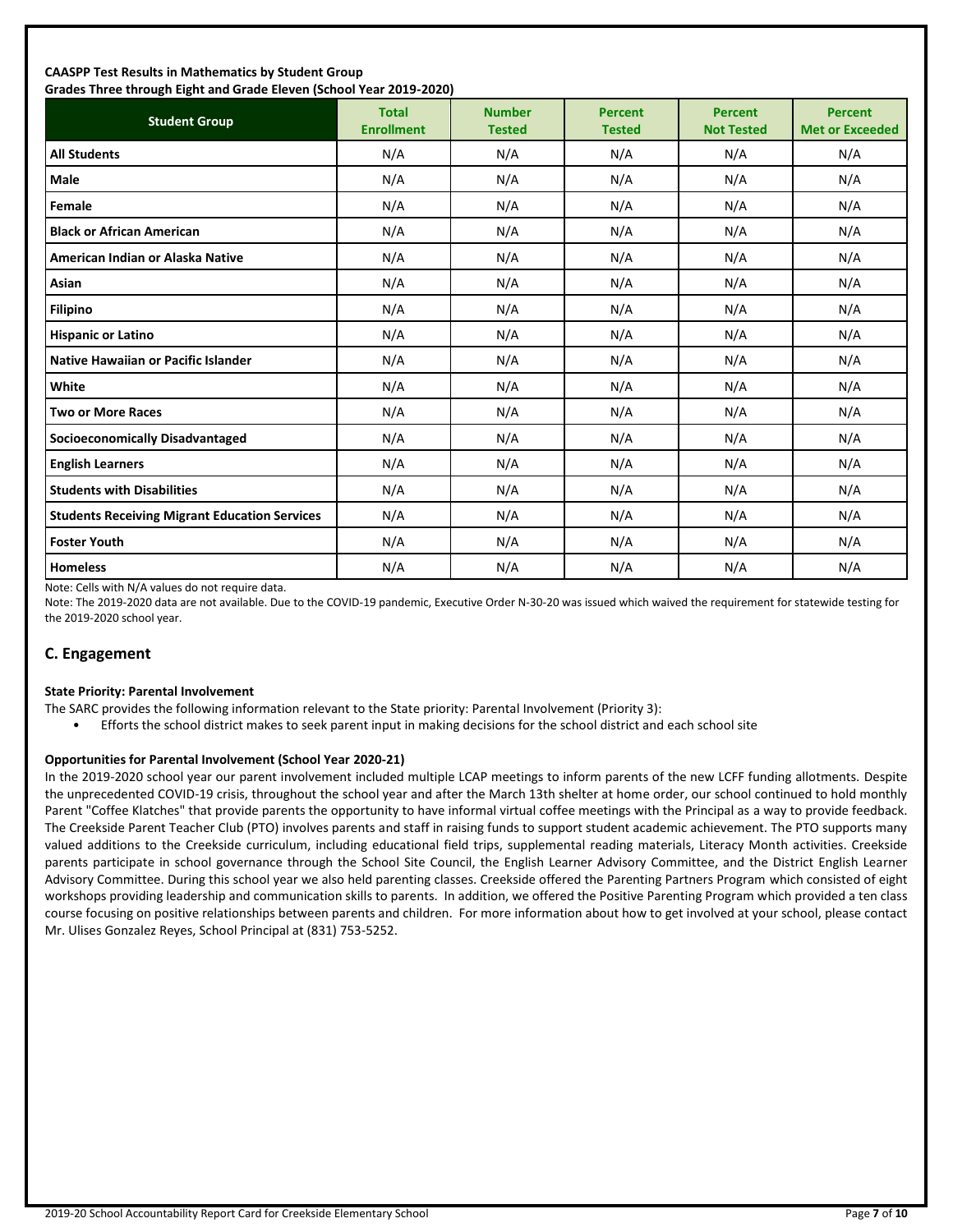#### **State Priority: School Climate**

The SARC provides the following information relevant to the State priority: School Climate (Priority 6):

- Pupil suspension rates;
- Pupil expulsion rates; and
- Other local measures on the sense of safety.

#### **School Safety Plan (School Year 2020-2021)**

The safety of students and staff is a top priority at Creekside. The buildings and grounds are monitored and inspected each morning by the head custodian and the administration to note potential physical dangers. Supervisors, custodians, and administrators consistently monitor the school site for adults entering the campus. All visitors are directed to check in and out at the front office and wear a visitor badge while on campus. We hold monthly safety meetings with the yard supervisor staff to review safety procedures.

The initial School Safety Plan was developed by a safety committee consisting of school administration, teachers, and classified employees and approved at a public meeting on January 31, 2019. The most current revision was completed in Winter 2020. We conduct monthly fire, earthquake, hostile intruder, or evacuation safety drills. Our safety committee members attended and staff has been trained on A.L.I.C.E protocol.

After the shelter in place order announced by our Governor on March 13, 2020, our main safety procedures have shifted due to the COVID-19 unprecedented crisis. All staff members and visitors are required to wear face masks, take temperature upon entry to the school campus, maintain social distancing, and report the school administration after developing any of the CDC identified symptoms, or being in contact with a positive case. In order to prevent a mass schoolwide infection of COVID-19, the school remains closed and students and teachers are going through remote instruction. All safety procedures are adapted based on CDC and MCHD guidelines.

#### **Suspensions and Expulsions**

#### **(data collected between July through June, each full school year respectively)**

| Rate               | <b>School</b><br>2017-18 | <b>School</b><br>2018-19 | <b>District</b><br>2017-18 | <b>District</b><br>2018-19 | <b>State</b><br>2017-18 | <b>State</b><br>2018-19 |
|--------------------|--------------------------|--------------------------|----------------------------|----------------------------|-------------------------|-------------------------|
| <b>Suspensions</b> | 3.8                      | 1.2                      | ر…                         | ∸.⊥                        | 3.5                     | 3.5                     |
| <b>Expulsions</b>  | 0.0                      | 0.0                      | 0.0                        | 0.0                        | 0.1                     | 0.1                     |

#### **Suspensions and Expulsions for School Year 2019-2020 Only**

#### **(data collected between July through February, partial school year due to the COVID-19 pandemic)**

| __<br>.<br>Rate    | <b>School</b><br>2019-20 | $\sim$<br><b>District</b><br>2019-20 | <b>State</b><br>2019-20 |
|--------------------|--------------------------|--------------------------------------|-------------------------|
| <b>Suspensions</b> |                          |                                      |                         |
| <b>Expulsions</b>  |                          |                                      |                         |

Note: The 2019-2020 suspensions and expulsions rate data are not comparable to prior year data because the 2019-2020 school year is a partial school year due to the COVID-19 crisis. As such, it would be inappropriate to make any comparisons in rates of suspensions and expulsions in the 2019-2020 school year compared to prior years.

# **D. Other SARC Information**

The information in this section is required to be in the SARC but is not included in the state priorities for LCFF.

#### **Ratio of Pupils to Academic Counselor (School Year 2019-2020)**

| <b>Title</b>                     | <b>Ratio</b> |
|----------------------------------|--------------|
| Acader<br>- Counselor*<br>emic ( |              |

\*One full time equivalent (FTE) equals one staff member working full time; one FTE could also represent two staff members who each work 50 percent of full time.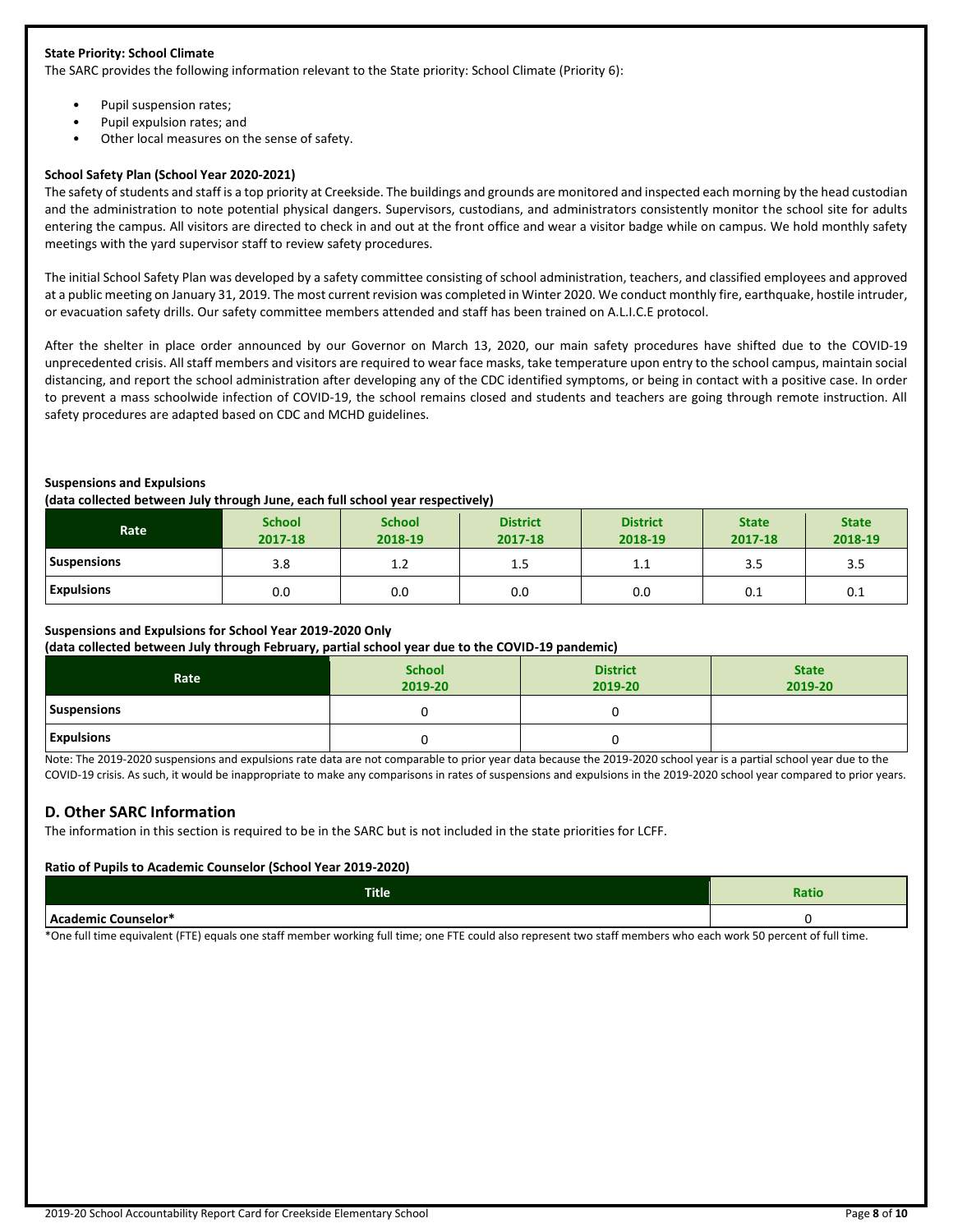| <b>Student Support Services Staff (School Year 2019-2020)</b>                                                                                                                                                                                                                              |                                                |
|--------------------------------------------------------------------------------------------------------------------------------------------------------------------------------------------------------------------------------------------------------------------------------------------|------------------------------------------------|
| <b>Title</b>                                                                                                                                                                                                                                                                               | <b>Number of Full-Time Equivalent</b><br>(FTE) |
| <b>Counselor (Social/Behavioral or Career Development)</b>                                                                                                                                                                                                                                 |                                                |
| Library Media Teacher (Librarian)                                                                                                                                                                                                                                                          |                                                |
| Library Media Services Staff (Paraprofessional)                                                                                                                                                                                                                                            |                                                |
| Psychologist                                                                                                                                                                                                                                                                               |                                                |
| <b>Social Worker</b>                                                                                                                                                                                                                                                                       |                                                |
| <b>Nurse</b>                                                                                                                                                                                                                                                                               |                                                |
| Speech/Language/Hearing Specialist                                                                                                                                                                                                                                                         |                                                |
| <b>Resource Specialist (non-teaching)</b>                                                                                                                                                                                                                                                  |                                                |
| Other<br>$\frac{1}{2}$ , $\frac{1}{2}$ , $\frac{1}{2}$ , $\frac{1}{2}$ , $\frac{1}{2}$ , $\frac{1}{2}$ , $\frac{1}{2}$ , $\frac{1}{2}$ , $\frac{1}{2}$ , $\frac{1}{2}$<br>$\sim$ $\sim$ $\sim$ $\sim$ $\sim$ $\sim$ $\sim$<br>.<br>$\sim$ $\sim$ $\sim$ $\sim$ $\sim$ $\sim$ $\sim$<br>--- | $\sim$ $\sim$ $\sim$ $\sim$<br>$\cdot$ $\sim$  |

\*One Full Time Equivalent (FTE) equals one staff member working full time; one FTE could also represent two staff members who each work 50 percent of full time.

# **Average Class Size and Class Size Distribution (Elementary)**

| $\bullet$ - - - -<br><b>Grade</b><br>Level | 2017-18<br><b>Average</b><br><b>Class</b><br><b>Size</b> | 2017-18<br># of<br>Classes*<br><b>Size</b><br>$1 - 20$ | 2017-18<br># of<br>Classes*<br><b>Size</b><br>$21 - 32$ | - - <b>11</b><br>2017-18<br># of<br>Classes*<br><b>Size</b><br>$33+$ | 2018-19<br><b>Average</b><br><b>Class</b><br><b>Size</b> | 2018-19<br># of<br>Classes*<br><b>Size</b><br>$1 - 20$ | 2018-19<br># of<br>Classes*<br><b>Size</b><br>$21 - 32$ | 2018-19<br># of<br>Classes*<br><b>Size</b><br>$33+$ | 2019-20<br><b>Average</b><br><b>Class</b><br><b>Size</b> | 2019-20<br># of<br>Classes*<br><b>Size</b><br>$1 - 20$ | 2019-20<br># of<br>Classes*<br><b>Size</b><br>$21 - 32$ | 2019-20<br># of<br>Classes*<br><b>Size</b><br>$33+$ |
|--------------------------------------------|----------------------------------------------------------|--------------------------------------------------------|---------------------------------------------------------|----------------------------------------------------------------------|----------------------------------------------------------|--------------------------------------------------------|---------------------------------------------------------|-----------------------------------------------------|----------------------------------------------------------|--------------------------------------------------------|---------------------------------------------------------|-----------------------------------------------------|
| K                                          | 24                                                       | $\mathbf{1}$                                           | 3                                                       |                                                                      | 23                                                       | $\overline{2}$                                         | 3                                                       |                                                     | 13                                                       | 9                                                      |                                                         |                                                     |
| 1                                          | 27                                                       |                                                        | 3                                                       |                                                                      | 21                                                       | $\mathbf{1}$                                           | 3                                                       |                                                     | 21                                                       | 2                                                      | $\overline{2}$                                          |                                                     |
| $\mathbf{2}$                               | 19                                                       | 3                                                      | $\overline{2}$                                          |                                                                      | 19                                                       | 3                                                      | $\overline{2}$                                          |                                                     | 19                                                       | 3                                                      | $\overline{2}$                                          |                                                     |
| 3                                          | 25                                                       |                                                        | 4                                                       |                                                                      | 29                                                       |                                                        | 3                                                       |                                                     | 27                                                       |                                                        | 3                                                       |                                                     |
| 4                                          | 26                                                       | $\mathbf{1}$                                           | 3                                                       |                                                                      | 31                                                       |                                                        | 3                                                       |                                                     | 23                                                       | 1                                                      | 3                                                       |                                                     |
| 5                                          | 26                                                       |                                                        | 3                                                       |                                                                      | 26                                                       | 1                                                      | 3                                                       |                                                     | 23                                                       | 1                                                      | 3                                                       |                                                     |
| 6                                          | 30                                                       |                                                        | 4                                                       |                                                                      | 26                                                       |                                                        | 3                                                       |                                                     | 28                                                       |                                                        | 3                                                       |                                                     |
| Other**                                    |                                                          |                                                        |                                                         |                                                                      |                                                          |                                                        |                                                         |                                                     |                                                          |                                                        |                                                         |                                                     |

\*Number of classes indicates how many classes fall into each size category (a range of total students per class).

\*\* "Other" category is for multi-grade level classes.

# **Professional Development (Most Recent Three Years)**

| Measure                                                                         | 2018-19 | 2019-20 | 2020-21 |
|---------------------------------------------------------------------------------|---------|---------|---------|
| Number of school days dedicated to Staff Development and Continuous Improvement |         |         |         |

The major areas of professional development for teachers in 2019-2020 included the following:

- Standards-based planning for instruction, learning and assessment
- **Explicit Direct Instruction**
- ELD
- Close Reading
- Coaching Cycles (for Academic Coaches)
- Engage New York Common Core Language Arts and Math trainings.
- Guided Reading in grades K-2
- STORM Your Way with Argumentative Reading Comprehension and Writing.

Professional development was delivered through grade level sessions during regular work days with release time for classroom teachers.

Teachers were supported during implementation by the site's Academic Coach and by the Assistant Principal and Principal.